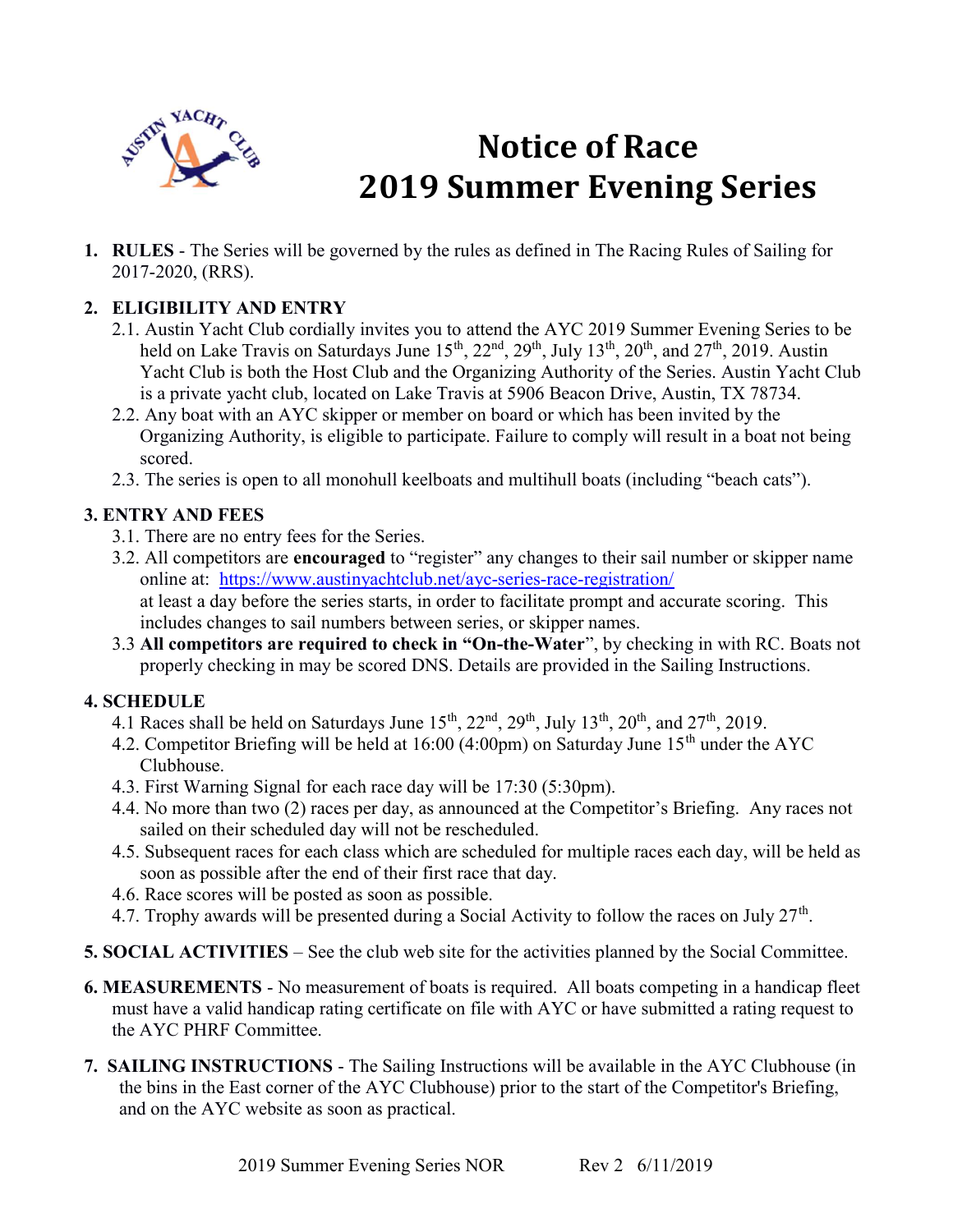#### 8. SCORING

- 8.1. Each boat will be scored using her sail number. A boat will be scored in only one Fleet for the entire series. The Fleet used for scoring, will be the Fleet that the boat first designates in the series. This restriction on scoring will also apply to designation of spinnaker or non-spinnaker for boats in PHRF fleets.
	- 8.1.1. If, for any reason, a boat chooses to compete with a sail that has a number other than the one originally registered with the RC must be informed during the on-the-water check-in. In order to inform AYC Scoring of this change a Series Registration Form must be filled out no later than the day prior to the day of the race.
- 8.2. The Keel Handicap and Multihull fleets will be scored using the "Time on Time" variant of the PHRF rating system in accordance with current PHRF handicap values.
- 8.3. The Low Point scoring system of Appendix A of the RRS will be used with the following modifications:
	- 8.3.1. A boat will not be scored in a race during which her Fleet has the Race Committee assignment. This modifies RRS A4.1
	- 8.3.2. RRS A9 will apply with the following modifications:

 A boat that did not come to the starting area (DNC) shall be scored two points more than the number of boats that came to the starting area.

 A boat that raced, but was disqualified, shall be scored two points more than the number of boats that came to the starting area.

 All other scores (DNF, RET, RAF, TLE, DNS, OCS) shall be scored one point more than the number of boats that came to the starting area.

- For conditions that are typically not scored (all boats in fleet TLE, or race is abandoned after the start) all boats in the fleet who came to the starting area will be scored one point more than the number of boats that came to the starting area.
- 8.4. Excluded scores shall be determined as follows and modifies RRS A2.
	- 8.4.1. When 4 to 7 races have been completed by a Fleet, a boat's series score will be the total of her race scores excluding her worst score.
	- 8.4.2. If 8 or more races are completed by a Fleet, a boat's two worst scores will be excluded.
	- 8.4.3. If 12 races are completed by a Fleet, a boat's three worst scores will be excluded.
- 9. RADIO COMMUNICATION A boat shall neither make radio transmissions while racing nor receive radio communications not available to all boats. This restriction also applies to mobile telephones.
- 10. PRIZES Trophies will be awarded to owner based upon the average fleet attendance for all scheduled races not abandoned by the RC as follows:

 $\geq$  2 participants average: 1 trophy

- ≥4 participants average: 2 trophies
- ≥7 participants average: 3 trophies
- $\geq$ 10 participants average: 4 trophies, 1 additional trophy for each additional 3 participants
- 11. ASSUMPTION OF RISK AND RELEASE OF LIABILITY By participating in the Series, each boat owner, skipper and crew agree to sail and use the Austin Yacht Club facilities at his or her own risk. To the fullest extent permitted under Texas law, each boat owner, skipper and crew unconditionally and irrevocably releases and discharges the Austin Yacht Club, their Officers, Board of Directors, agents, and all other persons who assist in maintaining equipment or in organizing and/or conducting races, from all claims and legal liability for personal injury, death or property damage incurred in connection with the event.